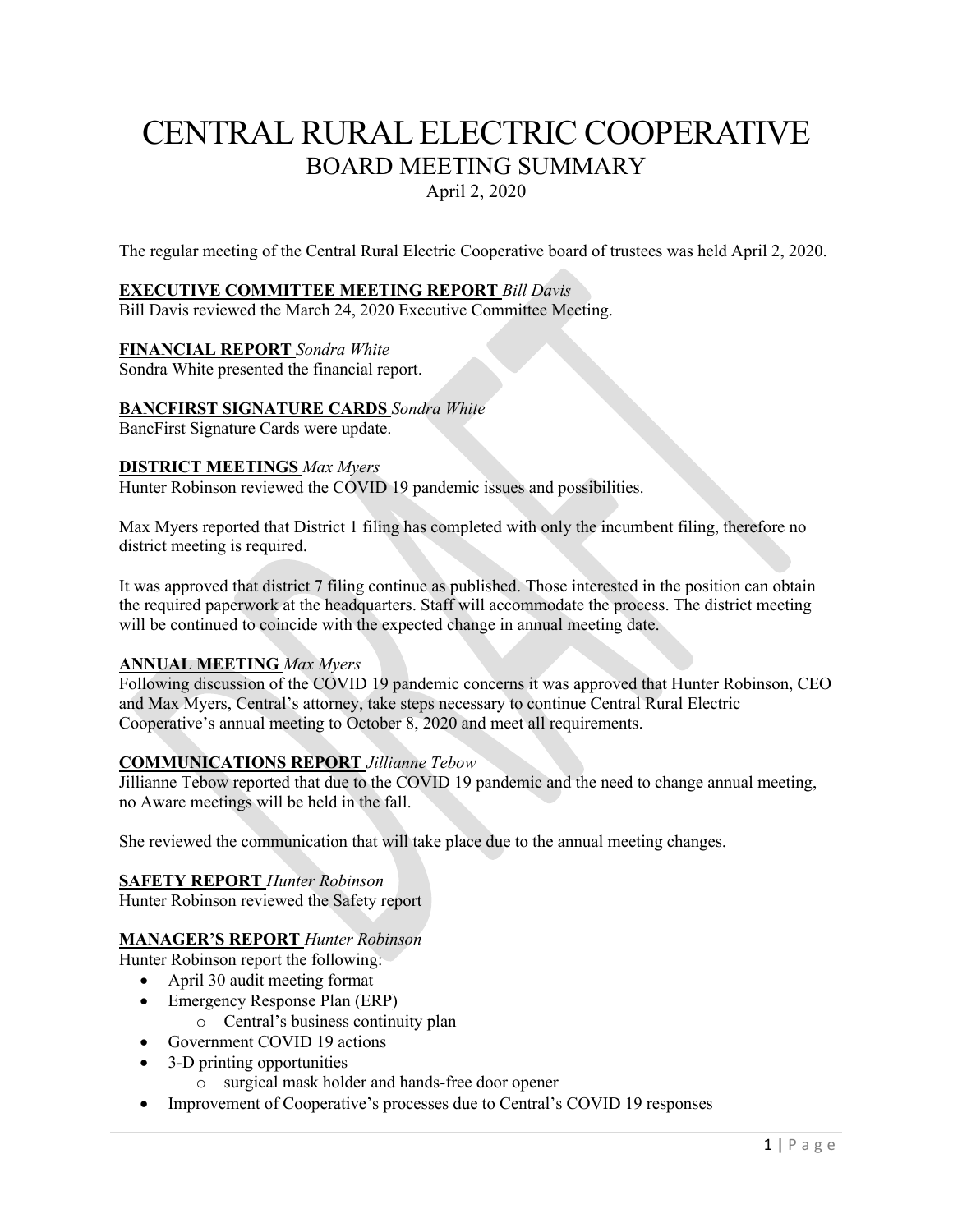- Oil and gas update
- DG Dashboard providing DG information in real time
	- o Net metering to be added to the member's bill
- Fiber discussion

# **DISTRIBUTED GENERATION RIDER REVIEW** *Hunter Robinson*

Hunter Robinson reviewed the recommended changes to the Distributed Generation Rider made to meet new state statues.

The Distributed Generation Rider will be recommended for approval at the next regular board meeting.

# **MAINTENANCE GUIDELINES** *Jackie Berna*

Hunter Robinson reported staff will start providing quarterly maintenance updates.

Jackie Berna reviewed the accident and near miss reported from the safety report.

He reviewed the first quarter status of the following:

- Visual equipment inspection
- Substation recloser maintenance
- Residential meter change-out
- Line inspection
- Substation inspection
- Visual meter checks
- Usage of right-of-way budget

# **ANNUAL WAGE AND SALARY REVIEW** *Hunter Robinson*

Hunter Robinson reported that all wages and positions are within existing pay scale and grading system. Hunter Robinson reported Centrals current full complement is 78 with no temporary or part-time personnel and that staffing flexibility could range from 75-80.

# **CFC COMPLIANCE** *Hunter Robinson*

Hunter Robinson reported that he had completed the CFC Compliance report and that Central is compliant in all areas.

# **CENTRAL COMMUNITY FOUNDATION** *Hunter Robinson*

The recommended changes to the Central Community Foundation bylaws were approved.

# **ANNUAL POLICY REVIEW** *Max Myers*

Max Myers reviewed, and each board member affirmed that they had read the policies required for review.

# **POLICY 618 HOLIDAYS** *Max Myers*

Changes to Policy 618 Holiday were approved.

# **POLICY 202 CORPORATE COMPLIANCE** *Max Myers*

Changes to Policy 202 Corporate Compliance were approved.